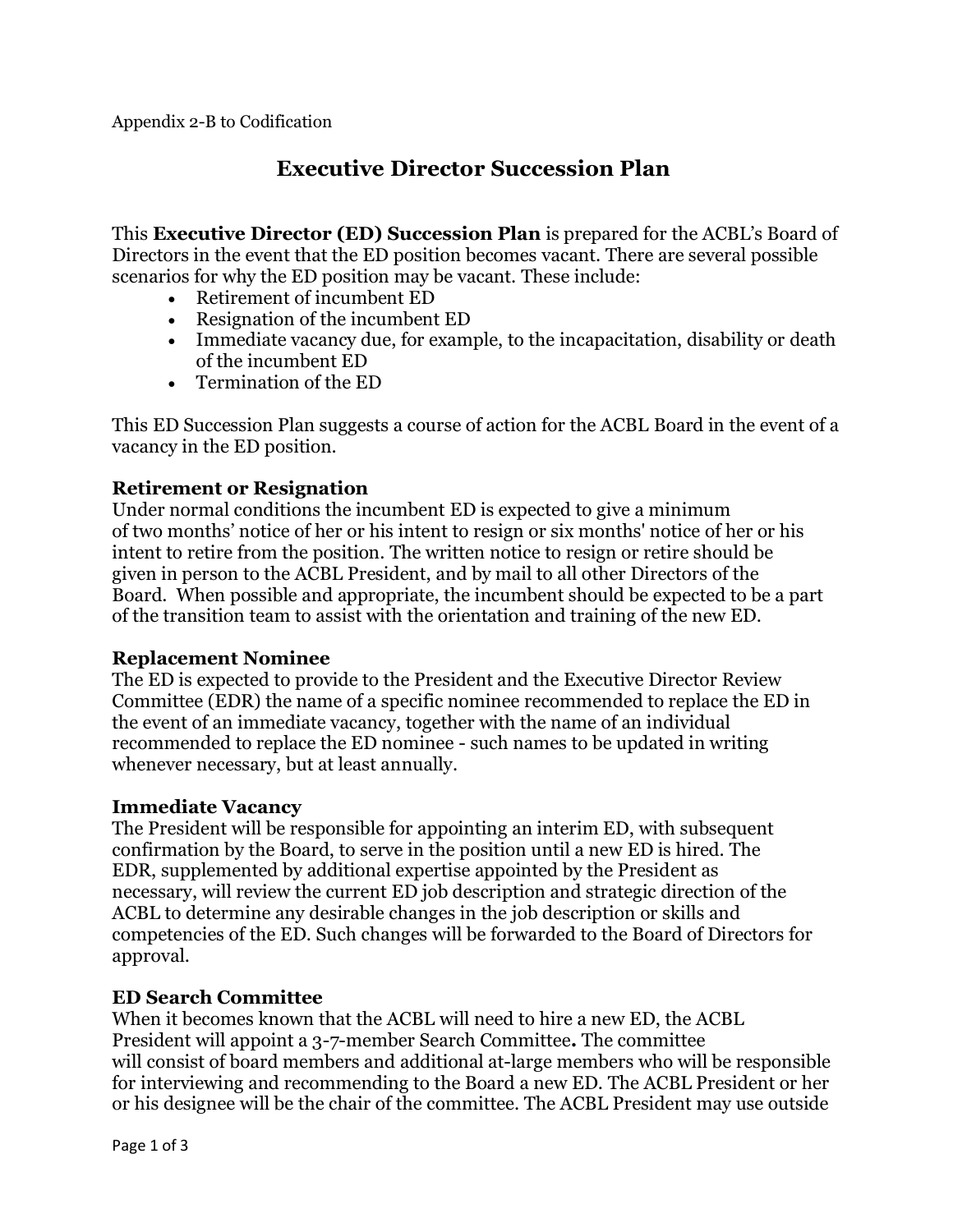organizations, paid consultants or contractors, as needed, to assist with the search process. The Executive Committee will develop an executive search budget, to include the cost of an independent counsel to act as legal advisor to the Search Committee.

## **Responsibilities of the Search Committee:**

- Approve a timeline for the recruitment and selection process.
- Approve recruitment materials and information.
- Inform ACBL's constituency of the position opening and selection process.
- Approve an advertising plan for the position in appropriate media.
- Contact key members of the community by letter or phone.
- Post an announcement on the ACBL website to members explaining the selection process.
- Coordinate mailing of information to interested applicants.
- Determine an overall interview and selection process.
- Determine a process for screening applications and resumes.
	- Receive and screen applicant applications and resumes.
- Develop a format for the interviews, including interview questions.
- Arrange and conduct first round interviews with candidates.
- Conduct reference checks of selected candidates.
- Conduct second round interviews as needed.
- Recommend a candidate for approval to the ACBL Board of Directors.
- Communicate the hiring decision by letter to all candidates.
- Recommend terms of the employment to the Board. In-House Counsel drafts the Agreement with direction from the Search Committee Chair.

**Conflict of Interest: Members of the ACBL Board of Directors and members of the ED Search Committee are not eligible for the position of ED. A former ACBL Board member who wants to apply for the ED position must have left the board at least one year prior to applying. (Conflict of Interest Policy, currently Codification Part 1—Governance and Policy, Chapter II— Business Management, B. Employees and Consultants, Section 5.6) ACBL staff and members who want to apply for the ED position may not serve on the Search Committee.**

#### **ED Transition Team**

The incumbent ED and ACBL Board of Directors are responsible for preparing the organization for a smooth transition. That preparation must include the transfer of organizational knowledge to appropriate Board and management team members. Such knowledge would include but is not limited to key constituents, collaborative relationships, existing contracts, memoranda of understanding and other relevant history.

The incumbent ED is responsible for developing and maintaining an ED Transition Plan. The ED Transition Plan will include a list of things that an interim or new ED would need to know or have access to and a list of the staff that are primaries or backups for critical organizational tasks.